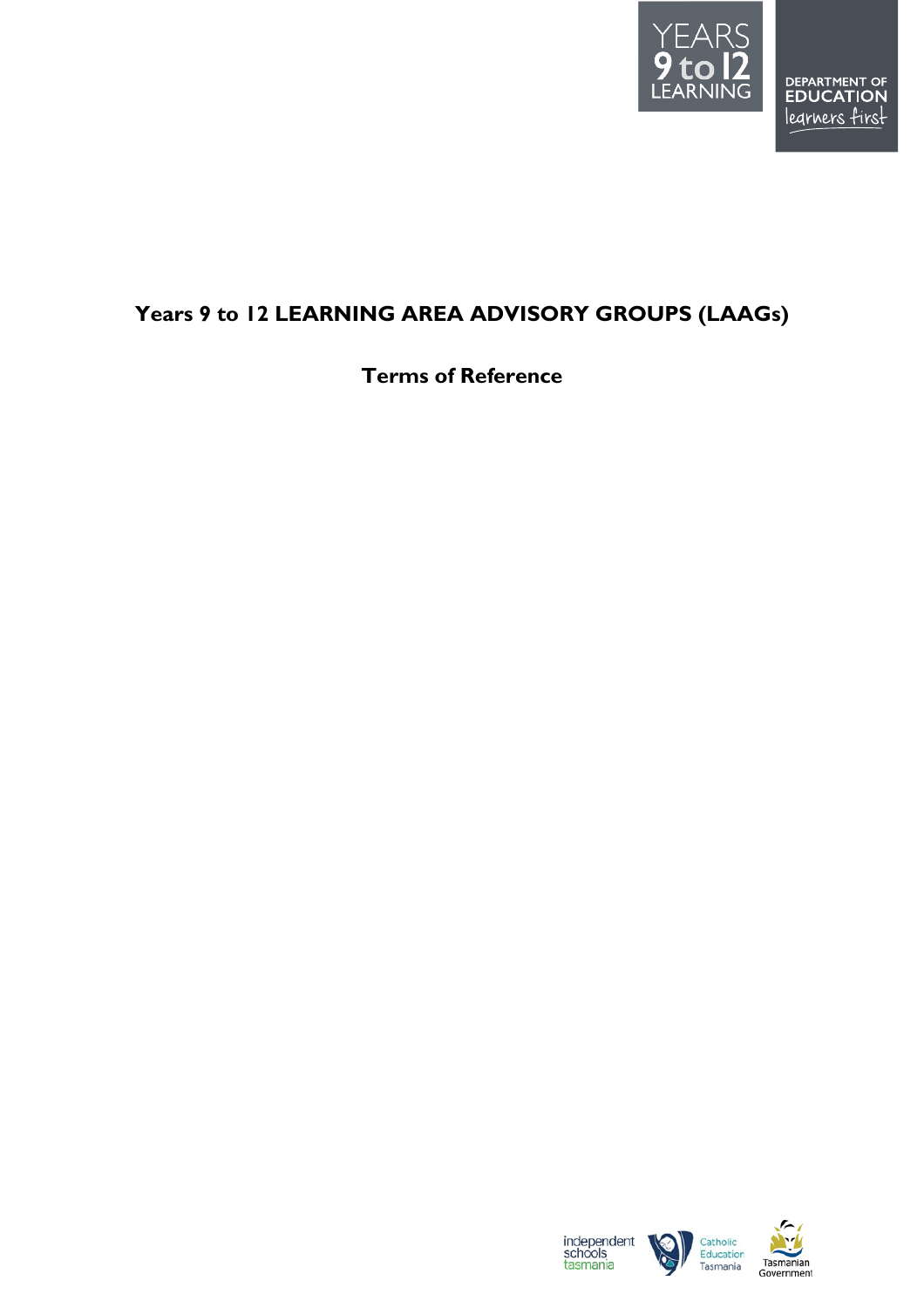

# Contents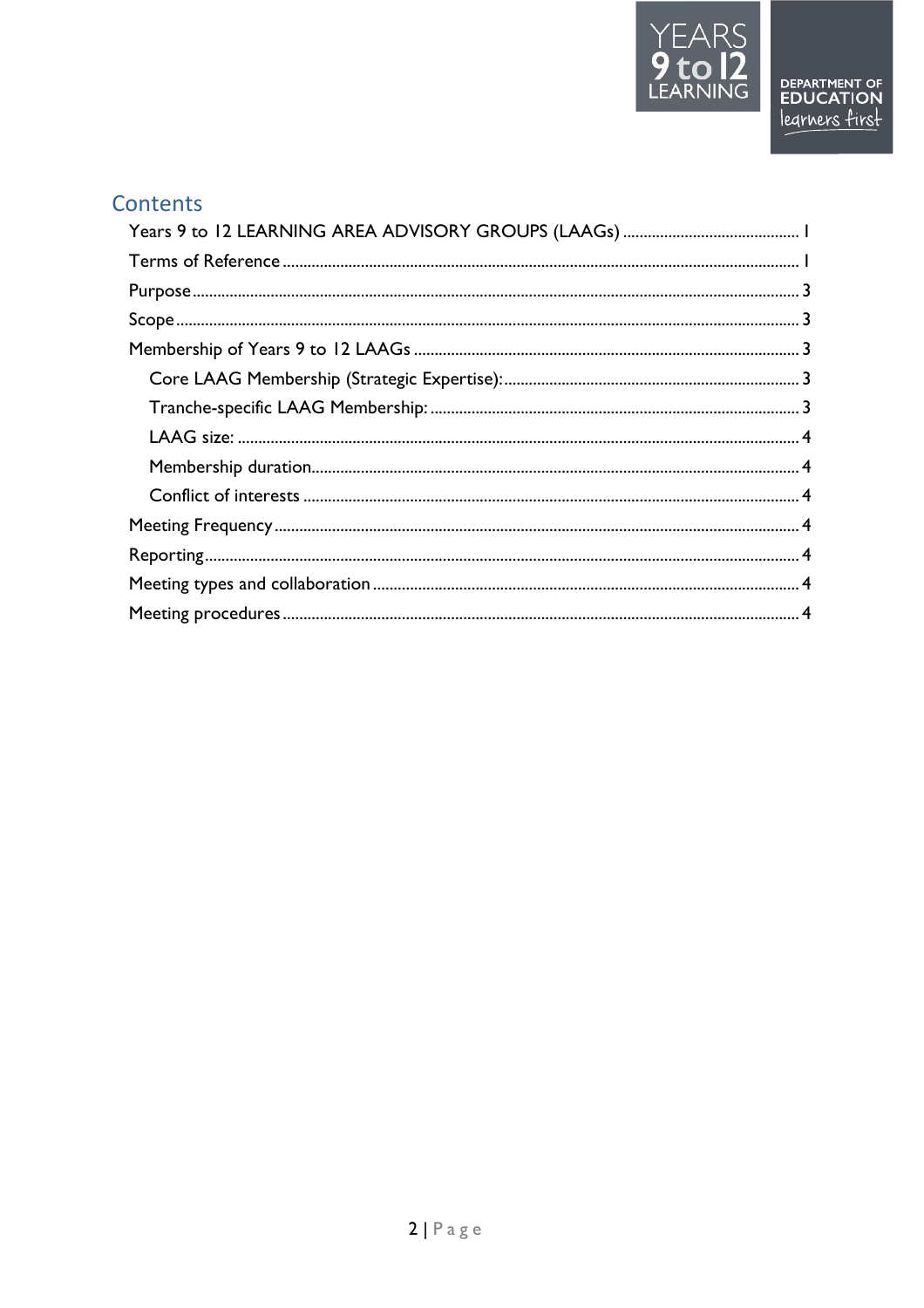

### <span id="page-2-0"></span>**Purpose**

The purpose of Years 9 to 12 Learning Area Advisory Groups (LAAGs) are to provide strategic advice and feedback to the Learning Area Curriculum Leader in relation to the development and implementation of courses and qualifications that are accredited and recognised by the Office of Tasmanian Assessment Standards and Certification (TASC).

The LAAGs form part of the advisory and consultation structure for Course Development Activity which also includes Critical Friends and Sponsor Schools.

### <span id="page-2-1"></span>**Scope**

LAAGs are formed for each learning area and provide advice and feedback to the Curriculum Leader specific to their learning area.

LAAGs contribute directly to the development and implementation of TASC accredited and recognised senior secondary courses and qualifications. This is primarily done through providing strategic advice, feedback and risk analysis, ensuring through the development process TASC-Accredited courses meet/align with:

- Priorities for Curriculum Development
- Years 9 to 12 Curriculum Framework
- Priorities and Standards of the Tasmanian Senior Secondary Accreditation Framework

The LAAGs may also provide analysis and advice where appropriate, in areas including:

- curriculum provision
- provision of resources and professional learning
- building the viability of TASC-Accredited and recognised courses and qualifications
- course and qualification review.

### <span id="page-2-2"></span>**Membership of Years 9 to 12 LAAGs**

The Chair of each LAAG is the relevant learning area Curriculum Leader (CL).

Secretariat support for LAAGs is provided by Years 9 to 12 Learning.

#### <span id="page-2-3"></span>*Core LAAG Membership (Strategic Expertise):*

- Leaders of Learning (9/10 Australian Curriculum expertise)
- Leaders of Learning (11/12 Curriculum/Learning Area AST/AP expertise)
- Leaders of Learning (Tertiary Providers)
- Career Education Leader/Career Advisor/Transition or Enrolment team member (School-based)

#### <span id="page-2-4"></span>*Tranche-specific LAAG Membership:*

Additional member/s for LAAGs will be appointed where expert subject matter input is required related to:

- Subject matter expertise related to courses being developed in any given tranche
- VET expertise (where relevant)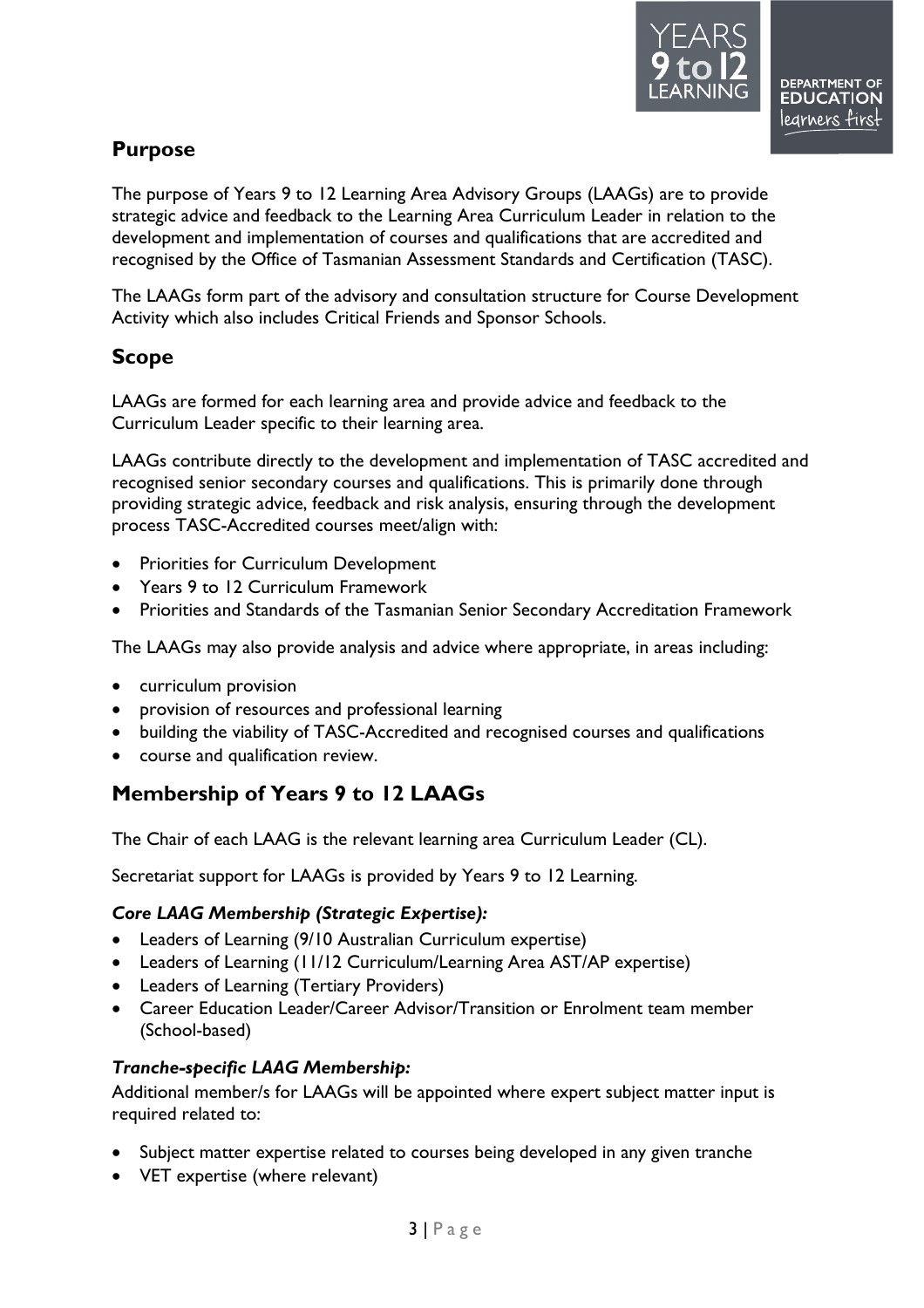#### <span id="page-3-0"></span>*LAAG size:*

- Minimum LAAG Core membership size is 5 (1 member of each expertise and Chair)
- Maximum LAAG Core membership size is 9 (2 members of each expertise and Chair)
- Tranche-specific LAAG membership size is 1 x each category per sub discipline in the tranche

#### <span id="page-3-1"></span>*Membership duration*

Duration of LAAG membership is:

- 2 years for Core LAAG members
- I year (For the duration of the relevant tranche development) for Tranche-specific LAAG Members.

If an appropriate representative is unable to be appointed, the LAAG can proceed with the vacancy while the Chair continues to pursue an appointment.

If a LAAG Membership role needs to be replaced Years 9 to 12 Learning will advertise the position and where appropriate liaise with the appropriate agency.

#### <span id="page-3-2"></span>*Conflict of interests*

All LAAG members will be required to complete a conflict-of-interest declaration.

Where possible core LAAG members should not be undertaking dual responsibilities (e.g. a Core LAAG member should not be a critical friend).

### <span id="page-3-3"></span>**Meeting Frequency**

LAAGs would generally be expected to meet every six weeks to support stages of the course development and accreditation.

The minimum a LAAG could be expected to meet is once a Term.

### <span id="page-3-4"></span>**Reporting**

The LAAG will provide progress reports (written or verbal) as required to the Curriculum, Assessment and Teaching (CAT) Working Group.

### <span id="page-3-5"></span>**Meeting types and collaboration**

Years 9 to 12 LAAGs may be required to meet in person, via video conference, or collaborate via cloud technology and via email out of session.

### <span id="page-3-6"></span>**Meeting procedures**

- The Secretariat will manage the LAAG, communicating agendas and minutes, or summaries of LAAG decisions
- Minutes will be circulated by the Secretariat and members will have an opportunity to provide comment before they are ratified